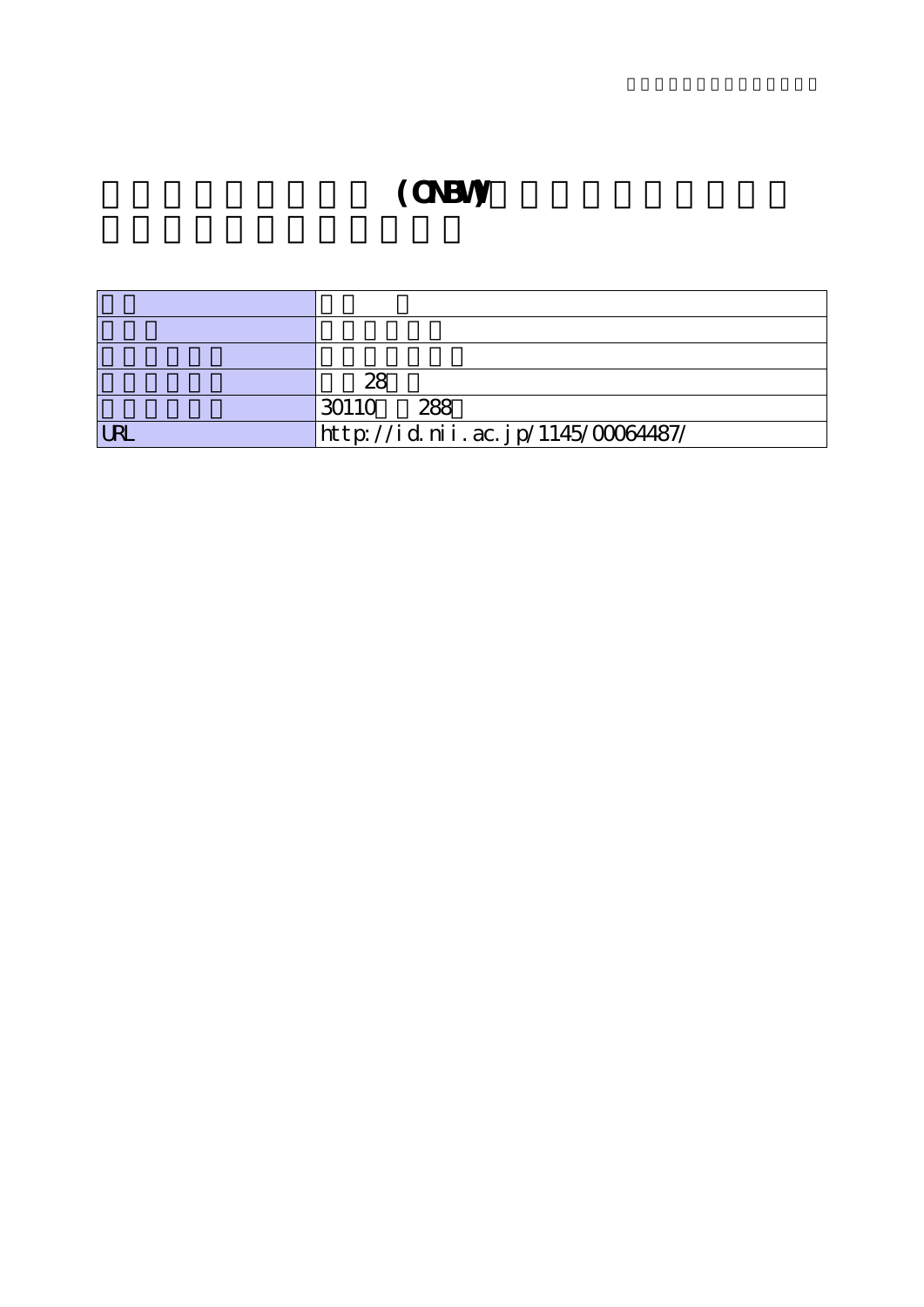# ABSTRAC T

Effect of ozone nano-bubble water on dental implant storage method

2016 Health Sciences University of Hokkaido Graduate School of Dentistry

Hidehiro Horikawa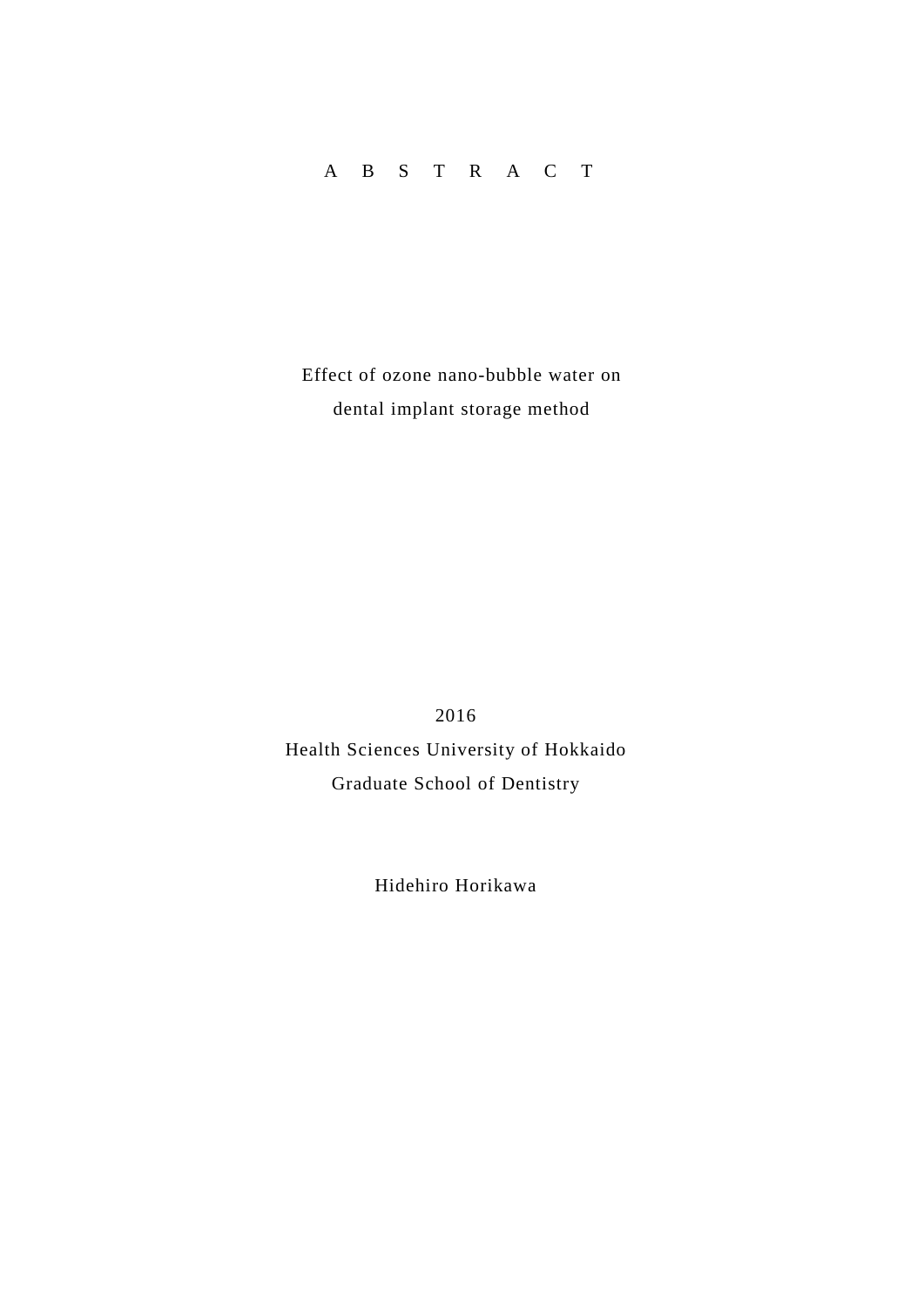# 【**Introduction**】

Ozone  $(O_3)$  is attracting attention as a possible cleansing agent in the medical field as well as food and semiconductor industries. Further, ozone has strong antimicrobial activity against bacteria, fungi, protozoa, and viruses.

Mostly commercial dental implants are exposed to the air during storage and delivery which may contaminate with the hydrocarbon of the air. Titanium is considered one of the best currently known biocompatible biomaterials. However, biological aging of titanium is important factor to be considered. Thus, the degradation of bioactivity and osteoconductivity of titanium over time may affect the implant surfaces leading initial adhesion of cells.

Therefore, the aim of this study was to evaluate the new storage method of dental implant that can maintain the biocompatibility of the titanium by focusing on the role of ozone nano-bubble water.

# 【**Materials and methods**】

#### 1. Specimen preparation and evaluation

#### *1). Titanium samples and surface characterization*

JIS grade 2 titanium disk  $(\Phi 13.0 \times 3.0 \text{ mm})$  material was used, and colloidal silica was treated with argon plasma glow discharge as a surface to improve surface wettability.

#### *2). Measurement of the contact angle*

Hydrophilic status of the titanium surfaces was examined by the contact angle. After discharge treatment, samples were stored in the air, water, acetone and ozone nano-bubble water, respectively. The contact angle of each samples was measured at day 28.

#### *3). X-ray photoelectron spectroscopy*

X-ray photoelectron spectroscopy (XPS) was used to investigate the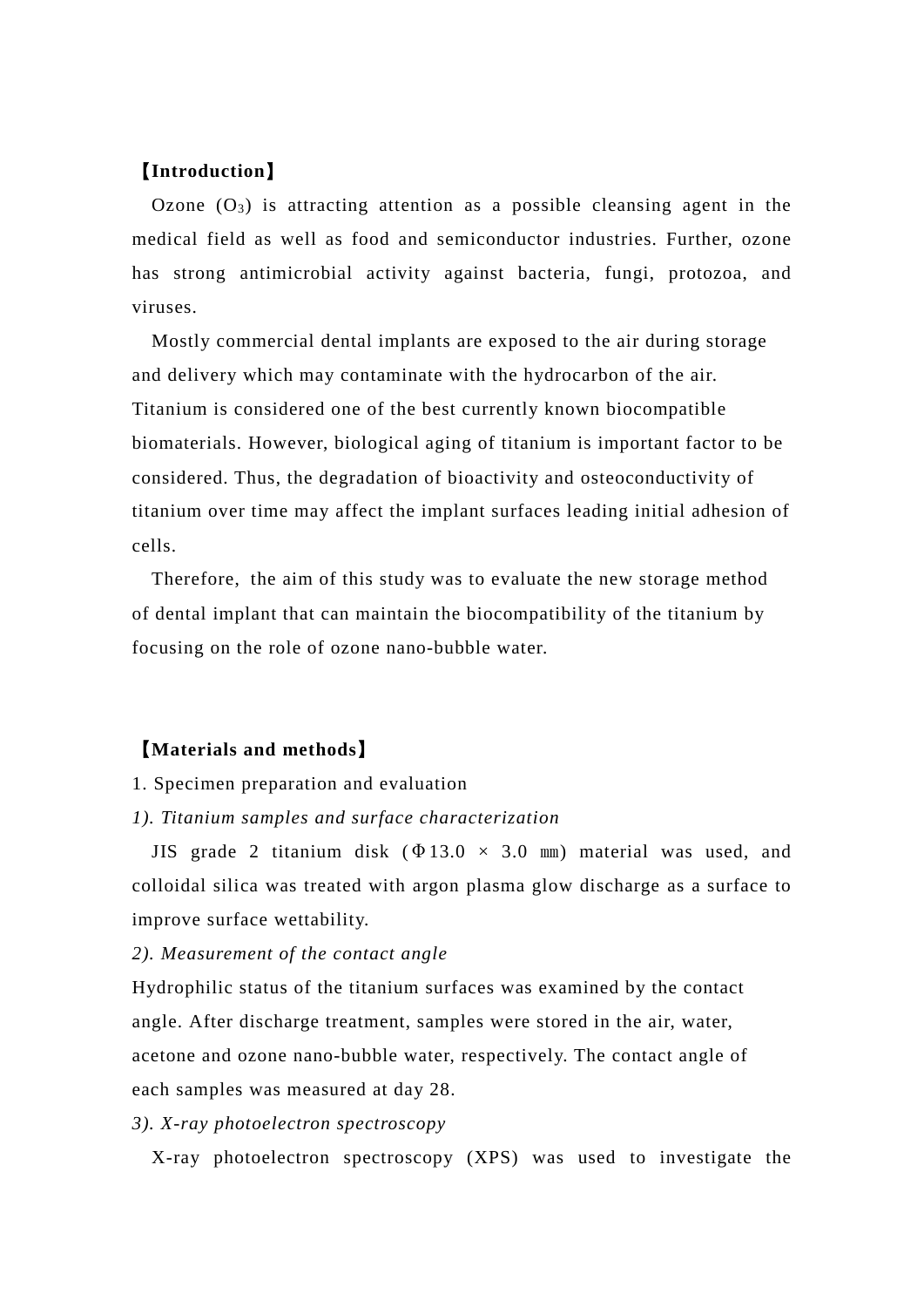surface chemical composition of hydrocarbon.

#### *4). Cell attachment and density assays*

Initial attachment of human mesenchymal stem cells (MSCs) was evaluated by measuring the amount of cells attached to titanium substrates after 4 h of incubation. The number of attached cells was counted with a hemocytometer.

#### *5). Scanning electron microscopy.*

Surface attached cell morphology was examined by Scanning electron microscopy (SEM) after 4 h of incubation.

### *6). Confocal laser scanning microscopy*

Confocal laser scanning microscopy (CLSM) was used to examine cell morphology and cytoskeletal arrangement. Actin filament was stained with fluorescent dye conjugated with rhodamine-phalloidin.

#### *7). Alkaline phosphatase (ALP) activity*

Alkaline phosphatase (ALP) was used as enzyme marker. The ALP activity of cultured osteoblasts was examined by culture area- and colorimetry-based assays. The ALP positive area on the stained images was calculated using an image analyzing software. The ALP activity was evaluated as the amount of nitrophenol released through the enzymatic reaction and measured at 405 nm wavelength using micro-plate reader.

#### 2. Evaluation of implant placement.

#### *1). Implant*

Titanium implant (JIS Class2,  $\Phi$  1 mm  $\times$  2 mm) was hydrophilized by argon glow discharge. Titanium implant was stored in the ozone nano-bubble water for 7 days.

# *2) Operation*

8 weeks old SD rats were used in this study. They were anesthesized by isoflurane and local anesthesia. Implants were placed into the rat femur. At 14 and 28 days of post-surgery, the strength of osseointegration was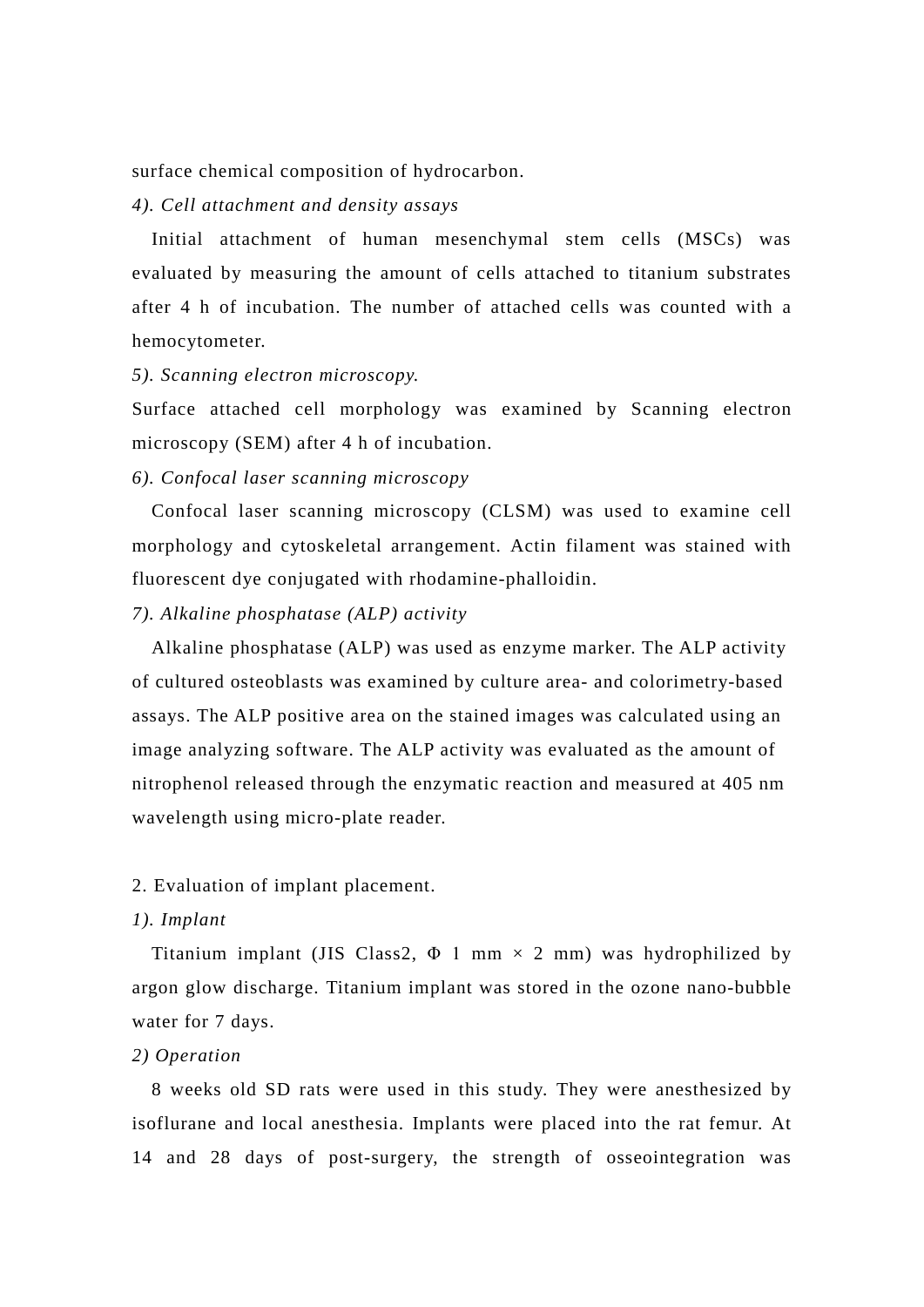evaluated.

(1) Removal torque test

Removal torque values of implant were evaluated by bone-implant integration. Removed implants were observed using SEM.

(2) Soft X-ray images and basic fuchsine-methylene blue stain

Embedded thigh bone was adjusted to 120 μm and images were taken using X-ray generator. Furthermore, samples were adjusted to 50 μm and stained with Basic–Fuchsine methylene blue. Histomorphometric evaluation of Bone-to-Implant Contact (BIC) on titanium implant was observed with microscope.

# 【**Results and discussion**】

The contact angle of water on titanium disk dramatically decreased with 4 degrees after glow-discharge plasma treatment.

Acetone-storage titanium surface was changed immediately from hydrophilic to hydrophobic. After that the contact angle was increased to 40°in 24 h. Air-storage surface was gently changed to hydrophobic when compared to acetone-storage surface in 7 days. On the other hand, high hydrophilicity was maintained on the ozone nano-bubble water-storage surface at the same level of glow discharged surface for 28 days. Furthermore, XPS was used to analyze the surface of adventitious carbon contamination, and the level of carbon contamination on ozone nano-bubble water-storage surface was lower than glow discharged surface.

In addition, enhancement of cell attachment was observed on the ozone nano-bubble water-storage titanium surface. After 4 h incubation, the number of human MSCs attached to ozone nano-bubble water-treated surfaces  $(8.7 \times$  $10^3$  cells) was at the same level of glow discharged surface  $(8.0 \times 10^3 \text{ cells})$ . and 1.6 fold greater than to air-storage surfaces  $(5.4 \times 10^3 \text{ cells})$ .

Furthermore, while observing through scanning electron microscope